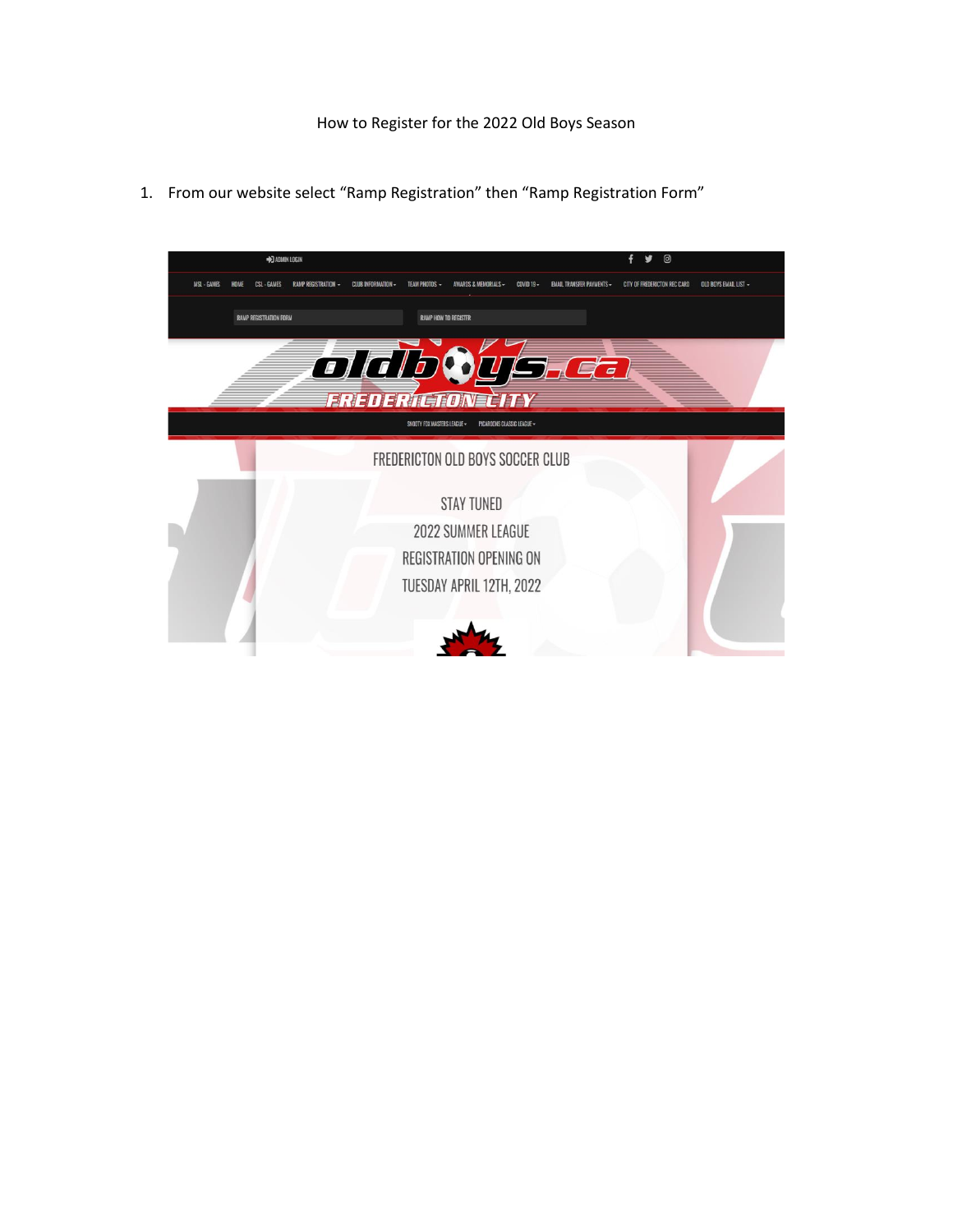- 2. You will be directed to a new Site called Ramp. Please log in using your "username" and "password". If you do not know it you can chose the Reset Password option.
	- a. If you are a new member, please create a profile.
	- b. Fill out your user details.

| RAMP<br>registration                                                            |
|---------------------------------------------------------------------------------|
| <b>Old Boys Soccer Club</b>                                                     |
| Login                                                                           |
| Change Language v                                                               |
| <b>Email is required</b><br>鷗<br>Email                                          |
| vord is required<br>屬<br>Password                                               |
| Login                                                                           |
| Don't have an account? Create one Here.<br>Forgot your password? Reset it Here. |
| RAMP InterActive   Terms of Use   Privacy Policy   Refund Policy                |
|                                                                                 |

3. Once logged in you will see a section called "Available Participants Packages". You may need to select the Dashboard.

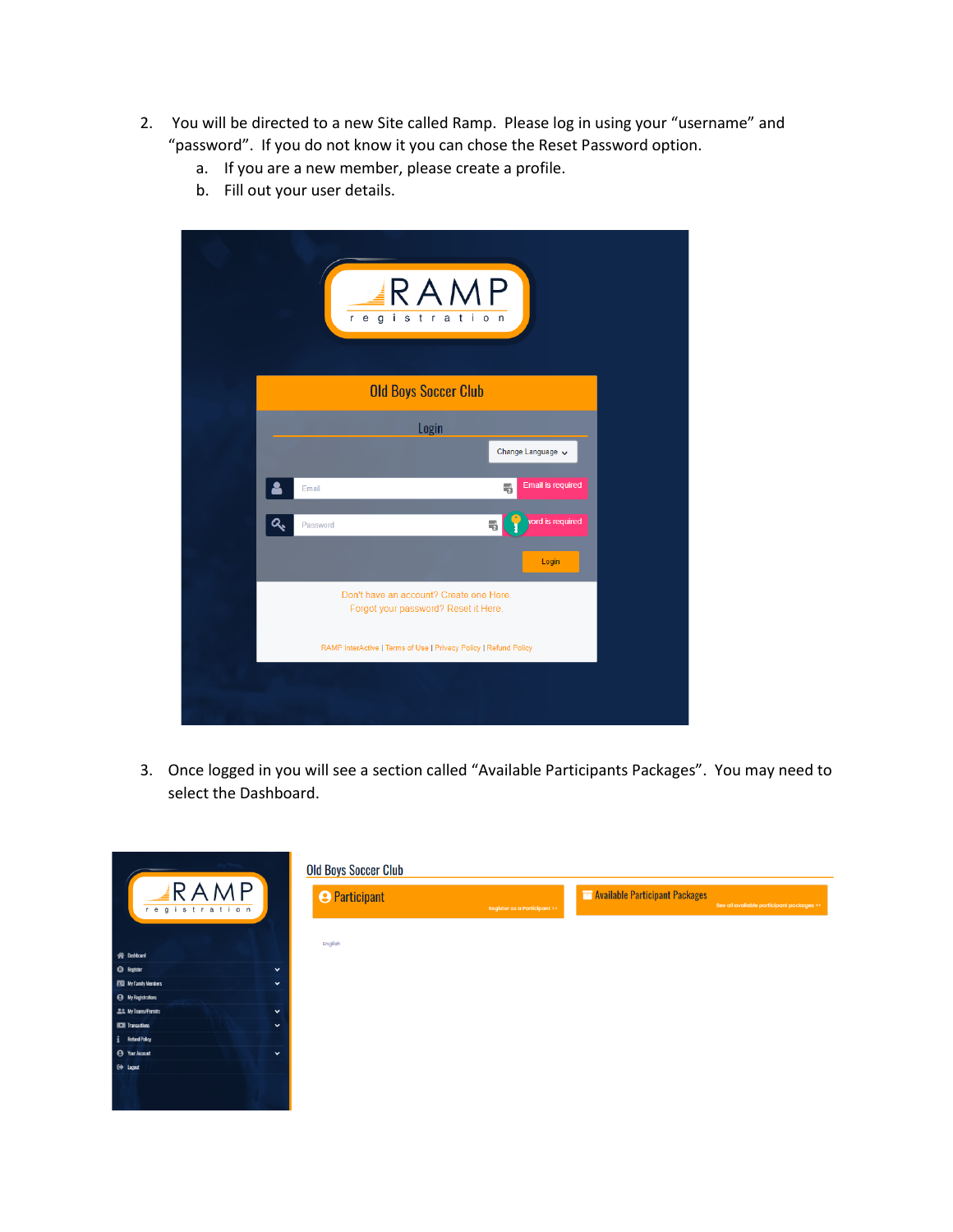- 4. You will be presented with 3 Options: Pick one by selecting "Register" below one of the following:
	- a. MSL Full Field Sunday Night league
	- b. CSL Half Field Tuesday Night League
	- c. Both MSL and CSL Reserved for members over the age of 45.

| RAMP<br>registration                                              | <b>Old Boys Soccer Club</b><br><b>Participant Registration</b><br><b>2022 Summer Season</b><br><b>MSL</b> |
|-------------------------------------------------------------------|-----------------------------------------------------------------------------------------------------------|
| <b>We Dashbard</b>                                                |                                                                                                           |
| <sup>©</sup> Fagton<br>$\checkmark$                               | 2022 Summer Season (MSL)<br>\$0.00                                                                        |
| <b>ES Ny Farnity Members</b><br>$\checkmark$                      | This package is a required purchase.                                                                      |
| <sup>4</sup> Ny Registrations                                     |                                                                                                           |
| <b>22 My Teams/Pennits</b><br>$\checkmark$                        | <b>REGISTER NOW</b>                                                                                       |
| <b>ICH</b> Transactions<br>$\checkmark$                           |                                                                                                           |
| Fig. Fishand Policy                                               | <b>CSL</b>                                                                                                |
| <sup>4</sup> Your Account<br>$\checkmark$<br><sup>(+)</sup> logat | 2022 Summer Season (CSL)                                                                                  |
|                                                                   | \$0.00<br>This package is a required purchase.<br><b>REGISTER NOW</b><br><b>Both - MSL and CSL</b>        |
|                                                                   | 2022 Summer Season (Both - MSL and CSL)<br>\$0.00<br>This package is a required purchase.                 |
|                                                                   | <b>REGISTER NOW</b>                                                                                       |

5. ON the next page complete the appropriate options in the form. Once completed select "Continue"

| RRAMP                                        | <b>Old Boys Soccer Club</b><br><b>Participant Registration</b> |
|----------------------------------------------|----------------------------------------------------------------|
| registration                                 | Choose a Season<br>2022 Summer Season<br>$\checkmark$          |
|                                              | Choose Family Member to Register                               |
| <b>SE</b> Dashboard                          | Choose<br>$\checkmark$                                         |
| <sup>6</sup> Register<br>$\checkmark$        | Choose a Division                                              |
| <b>EEE</b> My Family Members<br>$\checkmark$ | <b>MSL</b><br>$\checkmark$                                     |
| <sup>4</sup> My Registrations                |                                                                |
| <b>LL My Teams/Permits</b><br>$\check{~}$    | Choose Your Packages                                           |
| <b>ICO</b> Transactions<br>$\checkmark$      | $\boxdot$                                                      |
| i Refund Policy                              | 2022 Summer Season                                             |
| <sup>O</sup> Your Account<br>$\check{~}$     | This package is a required purchase.                           |
| E+ Logout                                    | \$0.00                                                         |
|                                              | Continue                                                       |
|                                              | English                                                        |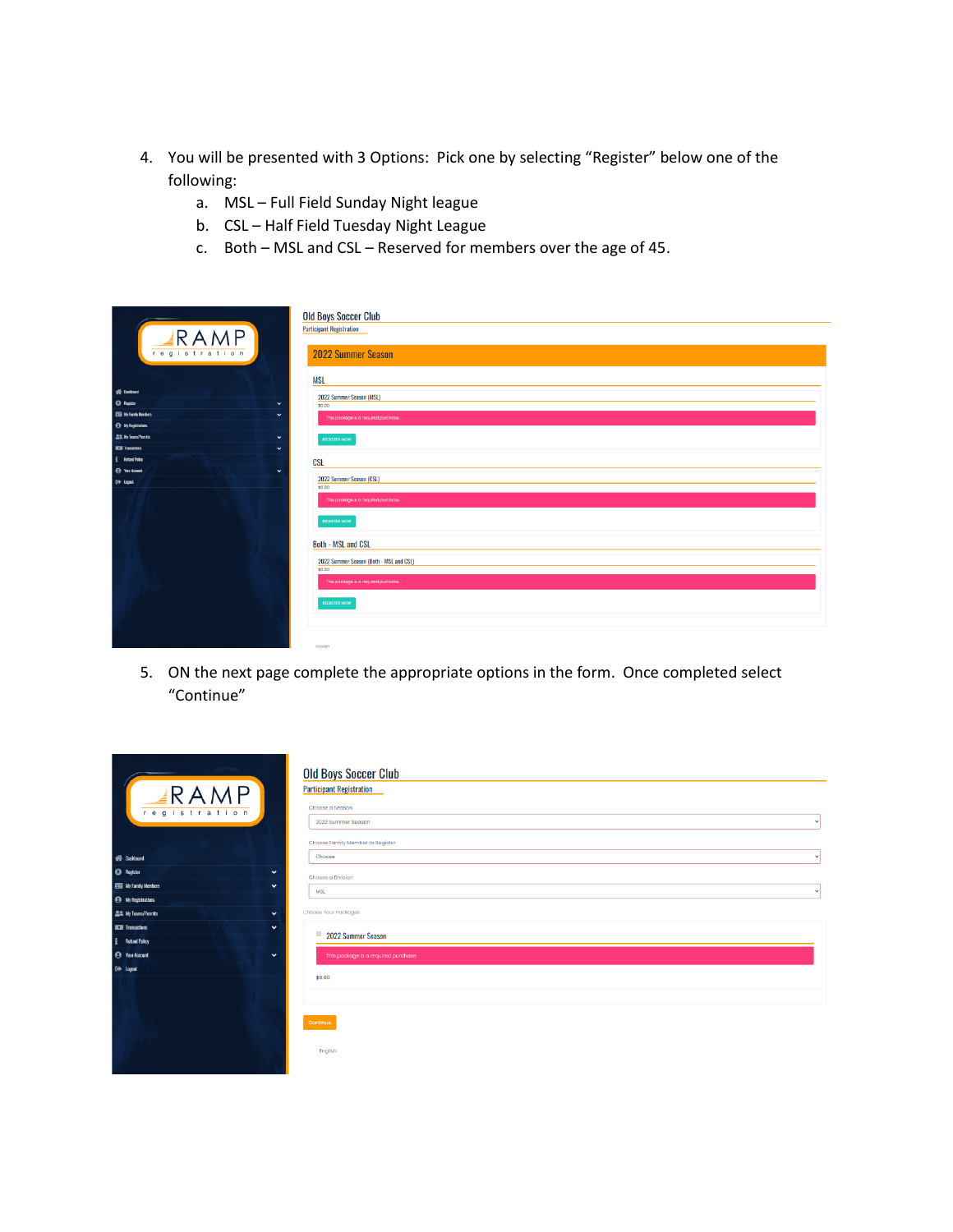- 6. On this page you will be asked to supply additional Details to help us understand more about your registration.
	- a. Are you a new member or returning member?
	- b. Where did you play in your previous year played, if you are a returning member?
	- c. Your preferred position on the field.
	- d. Finally, do you have any planned vacation that will keep you away for an extend period of time.
- 7. Once completed, select "Continue"

| IRA<br>registration                       | <b>Old Boys Soccer Club</b><br><b>Questions</b><br>Rec Card Number                                                                                                                        |   |
|-------------------------------------------|-------------------------------------------------------------------------------------------------------------------------------------------------------------------------------------------|---|
| <b>Dashboard</b>                          | Are you a new member to the Old Boys Soccer Club?                                                                                                                                         |   |
| Register<br>$\checkmark$                  |                                                                                                                                                                                           |   |
| My Family Members<br>$\checkmark$         | If you are registering for MSL, have you played in the MSL in previous years?                                                                                                             |   |
| <b>My Registrations</b>                   | N/A                                                                                                                                                                                       |   |
| <b>A</b> My Teams/Permits<br>$\checkmark$ |                                                                                                                                                                                           |   |
| <b>Transactions</b><br>$\checkmark$       | What is your preferred position to play?                                                                                                                                                  |   |
| <b>Refund Policy</b>                      |                                                                                                                                                                                           | u |
| <b>Your Account</b><br>$\checkmark$       | Do you have any injuries, vacation plans, surgeries, etc. that will make you unavailable to play some games during the season? Please elaborate and indicate dates not available to play. |   |
| logan                                     | Back<br>Continue<br>Foolish                                                                                                                                                               |   |